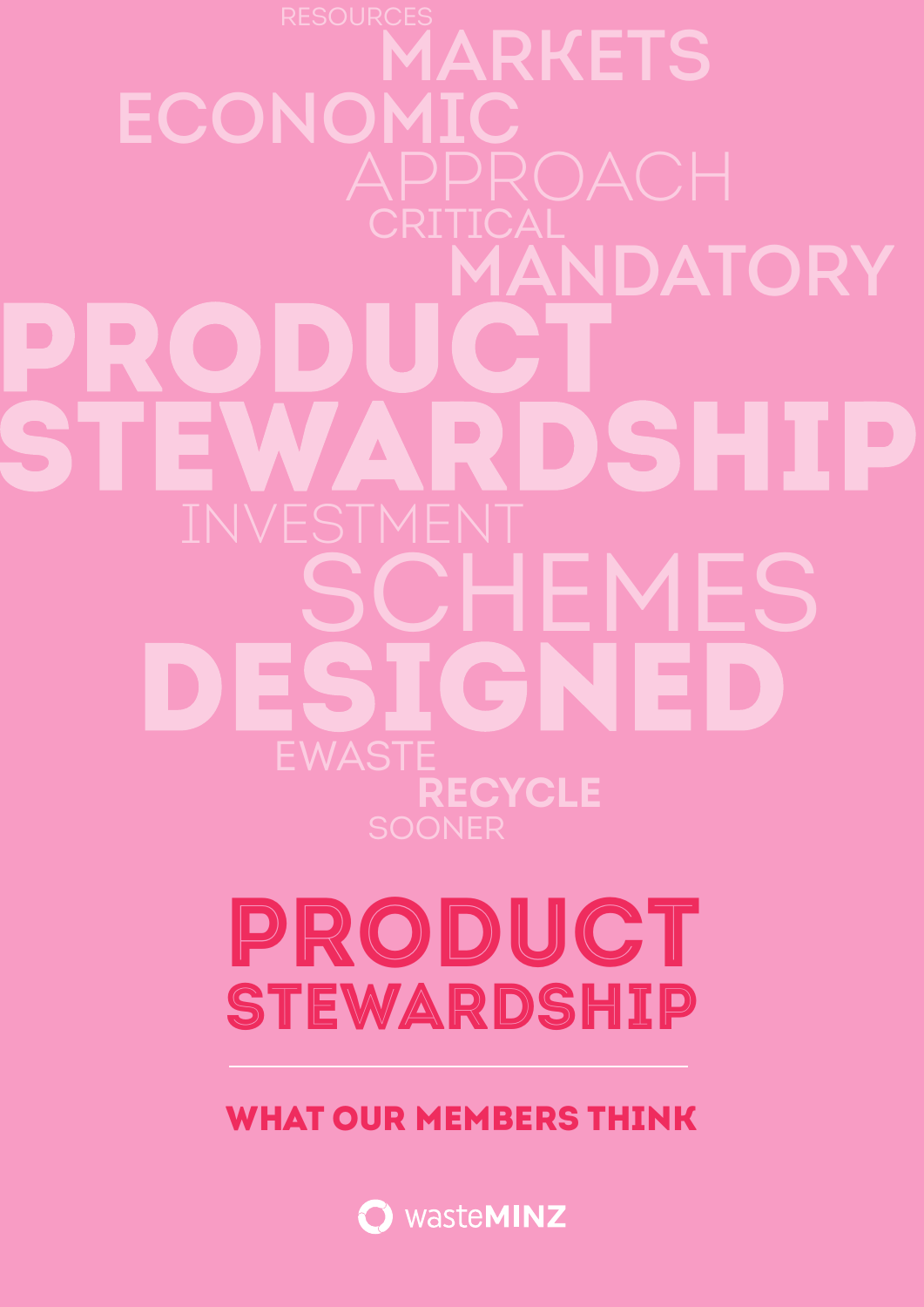

In May 2018, we surveyed WASTEMINZ MEMBERS TO DETERMINE:

> their views on product **STEWARDSHIP**

which waste streams they consider to be of the highest priority for product stewardship intervention

whether they support the declaration of priority product status for these products, and

whether they support a specific SCOPE FOR SELECTED PRODUCTS such as tyres and e-waste

# 101 **responses** were received from both

individual and organisational members of WasteMINZ. This report provides a summary of the survey's findings.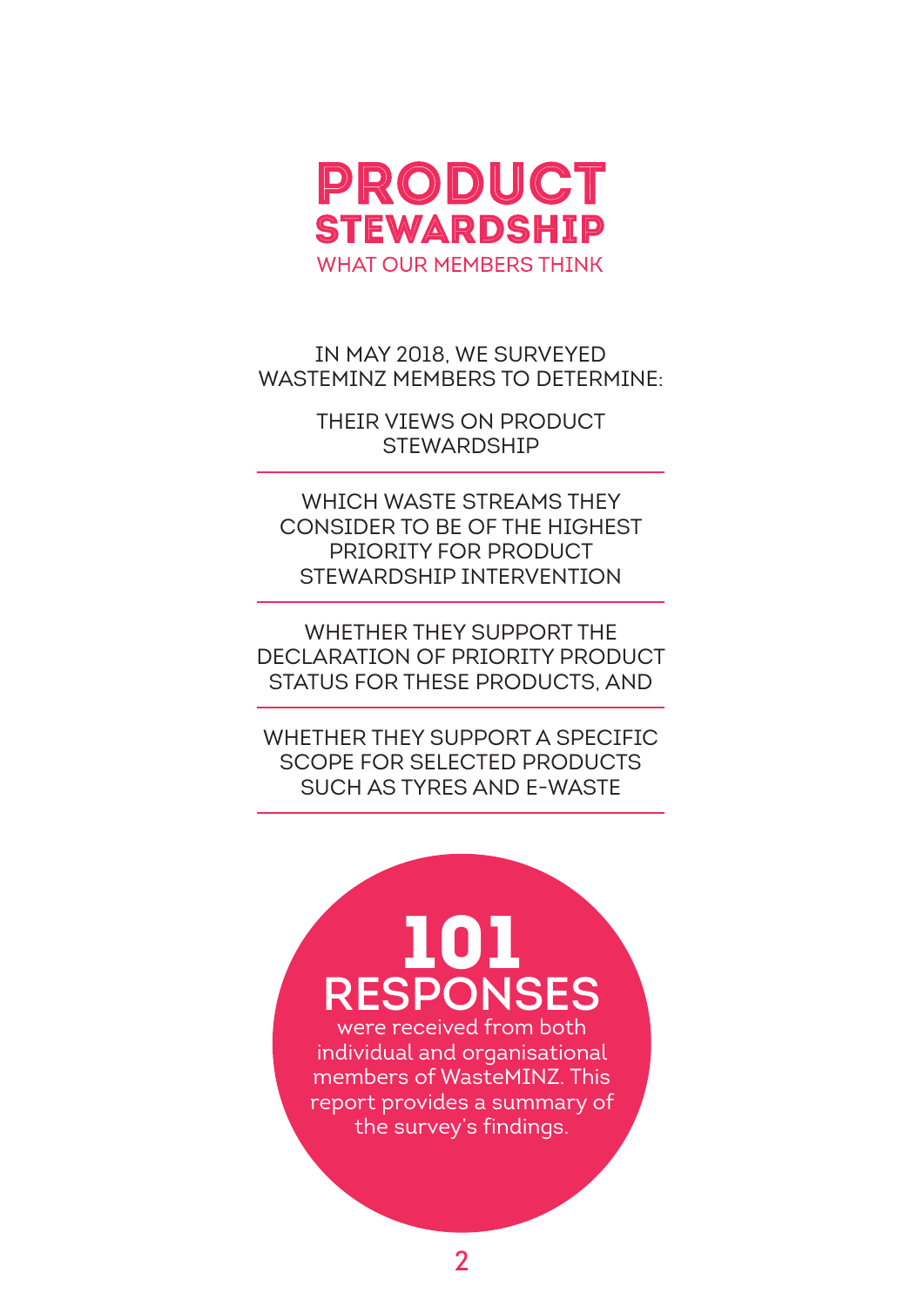# Support for Product Stewardship

Of the 101 responses there was overwhelming support (93%) for the concept that well-designed product stewardship schemes can build resilience into New Zealand's waste and recycling systems to mitigate economic issues.

#### **Additional comments on this question concentrated on four main themes:**

#### **Support for a mandatory approach:**

**"It is an essential step, and making it mandatory evens the playing field"**

"Imperative that this happens. Must be mandatory"

#### **The importance of well-designed schemes:**

**"The emphasis needs to be on the 'well designed' part. It is not just the schemes themselves that need to be well designed but the overall policy settings, so everything works together"**

"Well designed, accessible and convenient to use. Credible processing also important"

#### **Transition to a circular economy:**

**"Product stewardship schemes in conjunction with creating a circular economy is the only way forward"** 

"Product stewardship schemes are a key tool to help NZ shift to a circular economy".

#### **Support for local processing:**

**"We need to develop local markets for recovered materials"**

"The critical aspect will be domestic processing and recycling opportunities which will require funding from manufacturers, distributors and endusers (potentially via the WMF)"

Three respondents did not agree. They were concerned that schemes identified using market trends or manufacturer driven models could be economically inefficient and that recycling materials to a standard where they can be re-used is too expensive.

Four respondents were unsure.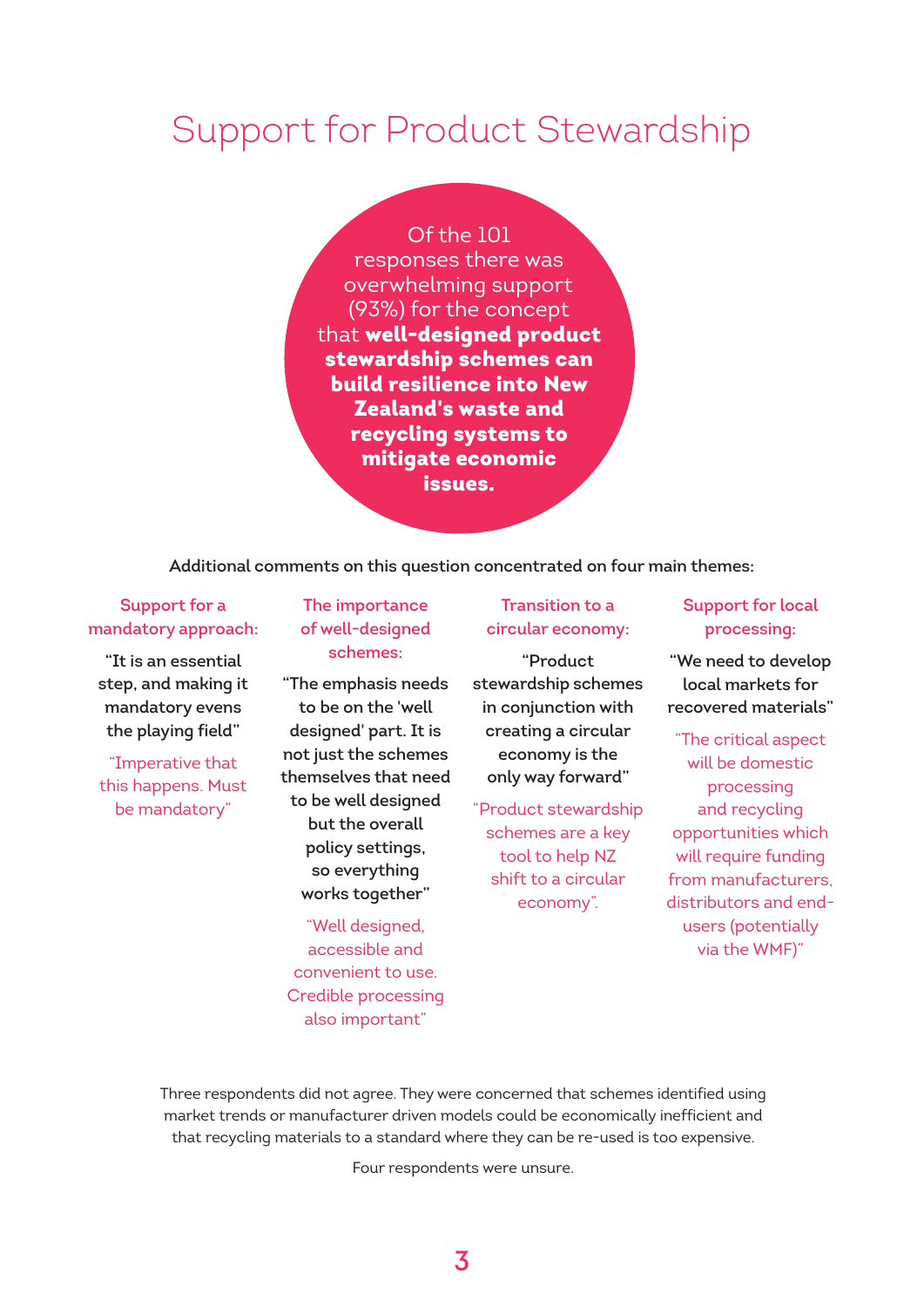96%

of respondents agreed, in principle, that they support the designation of priority product status for problematic waste streams.

**Ten respondents commented that voluntary approaches to date have proved ineffective and have enabled industry free-riders:**

**"Government's preference for voluntary has not worked to date."**

"This is critical to ensure adequate funding for stewardship programmes and to address free-rider issues."

**"Voluntary schemes have shown limited success and do not address free-loaders."**

"There was a reason this (and more) was written into the WMA — it's time we start using that piece of legislation how it was actually intended to be used." **"Voluntary schemes have had nearly twenty years to prove themselves successful, and haven't."**

"Long overdue, the legislation is 10 years old."

Four respondents were not in favour of the designation of priority product status for problematic waste streams. One additional comment stated:

> "Regulated product stewardship schemes undermine innovation and the adoption of 'better' solutions."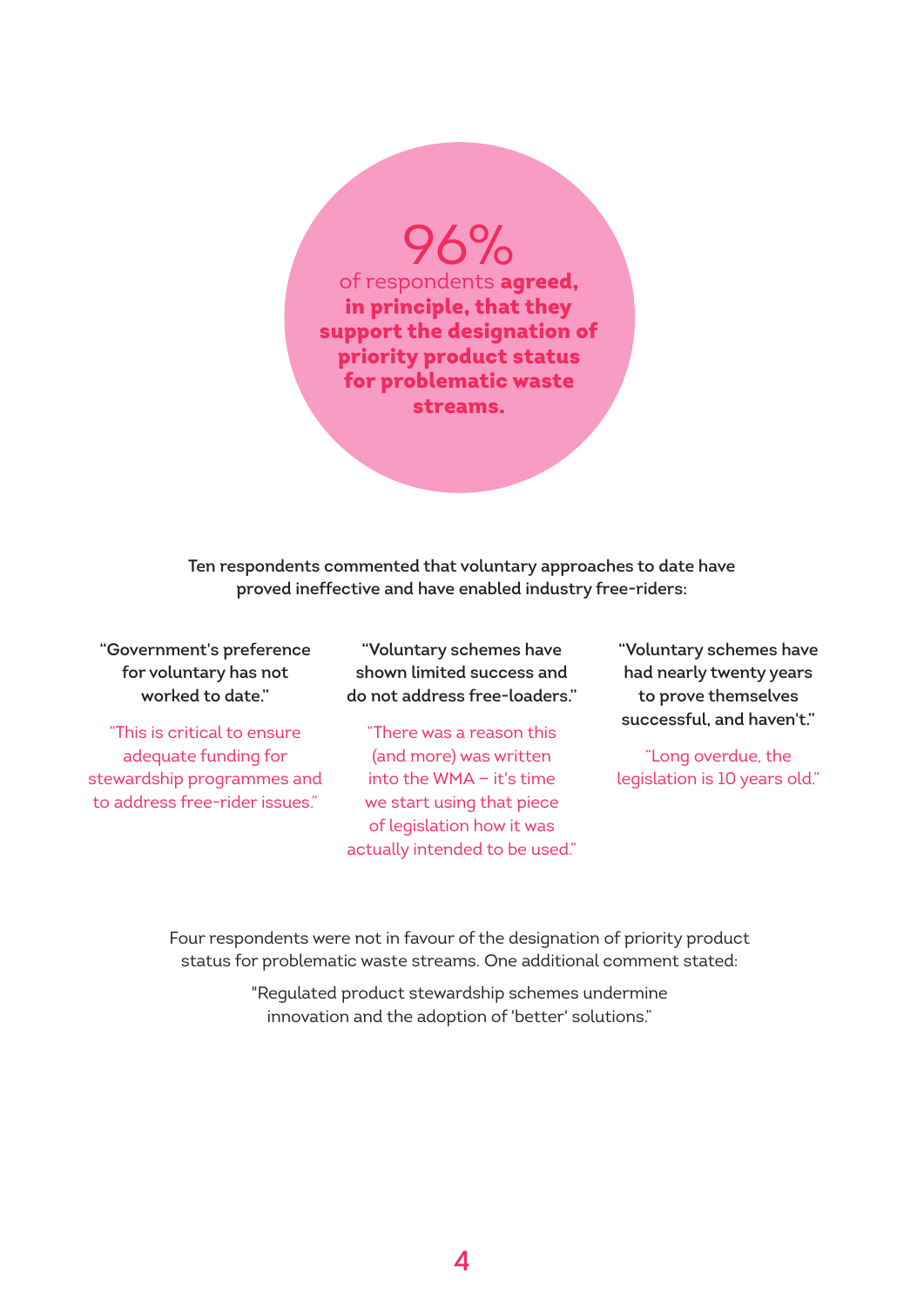## Priority Products

**Members were asked which products they thought the Minister for the Environment should designate as priority products, and if so, should they be designated now or later. Their responses are summarised in the table below.**

#### *Figure One: Designation of priority products*

|                                                    | YES to      | YES to         | <b>YES</b> to |                |                |
|----------------------------------------------------|-------------|----------------|---------------|----------------|----------------|
|                                                    | designation | designation    | designation   |                | NO to          |
| <b>PRODUCT</b>                                     | (now)       | (later)        | (total)       | Unsure         | designation    |
| <b>Tyres</b>                                       | 94          | $\overline{2}$ | 96            | $\overline{2}$ | 1              |
| E-waste                                            | 80          | 15             | 95            | 1              | $\overline{2}$ |
| <b>Batteries</b>                                   | 60          | 28             | 88            | 3              | $\overline{2}$ |
| Packaging                                          | 59          | 26             | 85            | 7              | 4              |
| Agrichemicals & farm plastics                      | 64          | 19             | 83            | 6              | 3              |
| Refrigerants & other synthetic<br>greenhouse gases | 58          | 22             | 80            | 8              | 1              |
| Paint                                              | 29          | 47             | 76            | 9              | 6              |
| Treated timber                                     | 29          | 46             | 75            | 12             | 4              |
| Plastic or plastic bags                            | 48          | 26             | 74            | 6              | 12             |

**Tyres** were seen as the key focus for priority product declaration with 96 respondents (95%) considering they should be a priority product. 94 of these respondents believed tyres should be designated now (rather than later or not at all).

**E-waste** was the second area of focus, with 95 respondents (94%) considering it should be a priority product. 80 of these respondents believed e-waste should be designated now (rather than later or not at all).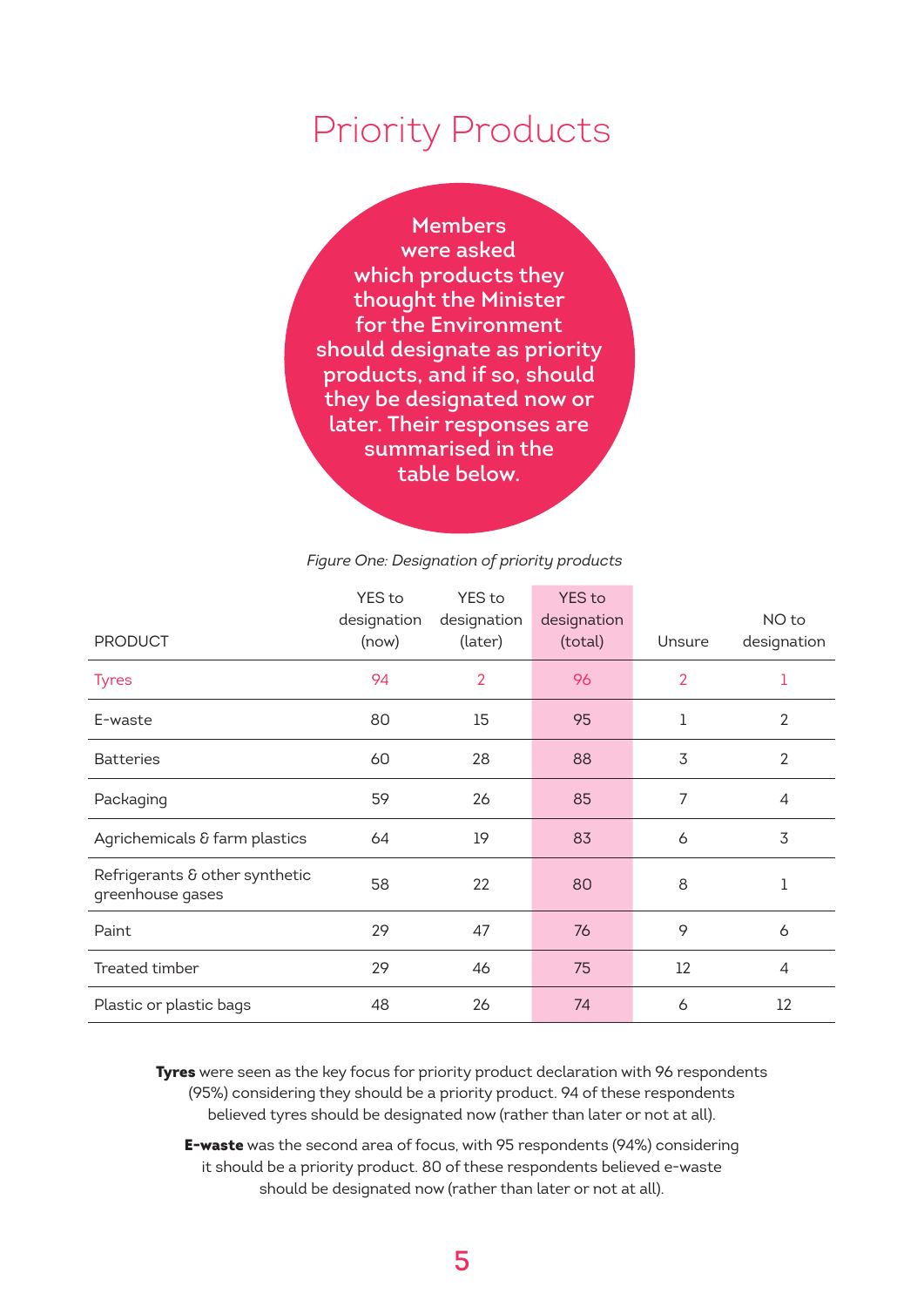**Members were also asked to rank the waste streams in order of priority from highest to lowest. The weighted rankings across all respondents are summarised below.**

*Figure Two: Weighted ranking of priority products:*



Of the products ranked as the respondent's number one priority, 86% believed their product should be designated a priority product as soon as possible.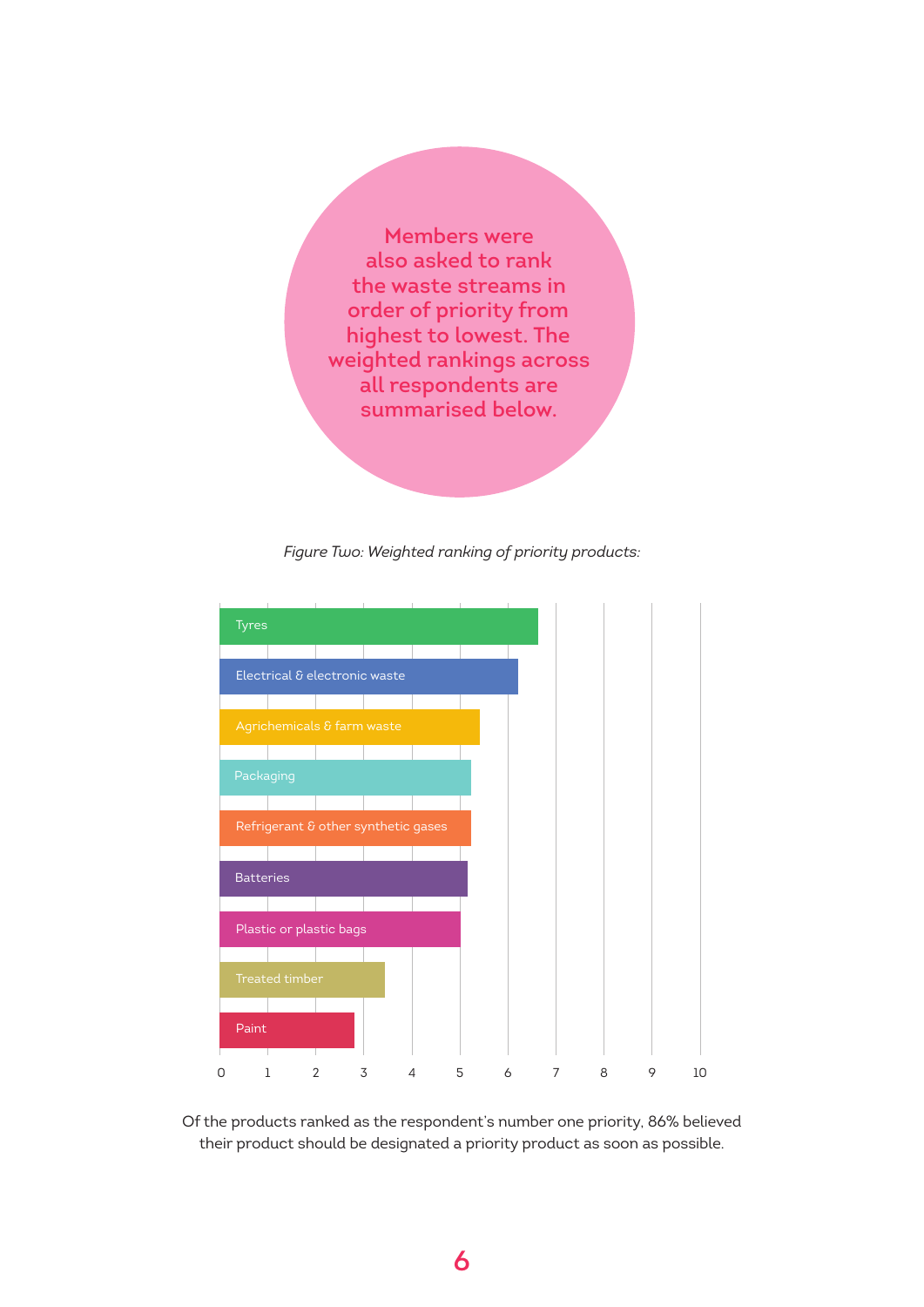# Scope of Schemes

### **Electronic waste**

78% of respondents believed that if e-waste becomes a priority product in New Zealand it should include all electronic waste (everything with a plug or battery).

One respondent was unsure and one respondent believed that there is no environmental hazard resulting from disposal of e-waste so voluntary product stewardship is more appropriate.

#### **Tyres**

71% of respondents believed that if tyres become a priority product the scope should be for all pneumatic (air-filled) tyres including those for cars, motorcycles, trucks, buses, off-road vehicles, aircraft, and certain solid tyres (forklifts) but not bicycle tyres.

### **Refrigerant and other synthetic gases**

Respondents were asked if refrigerant and synthetic gases become a priority product should the defined product be the containers holding the target gases, or the gases themselves?

> 53% of respondents believed the gases should be the focus of a relevant product stewardship scheme, supported by comments such as:

**"System needs to ensure the gases are captured. No point in picking up empty containers."**

"I'm not clear what the difference would imply in terms of system operation. At first glance, it would seem appropriate to simply manage a take-back scheme on the gases, with the take-back organisations having an ability of how they wish to manage the rest of the product (e.g., recycle, reuse, dispose, export) within tightly enforced regulations."

44% of respondents believed the containers should be the focus of a relevant product stewardship scheme, backed up by comments such as:

**"For ease of communication to the public."**

"I am unsure how the gases could be targeted by a product stewardship programme, though would be good to hear of any research in this field."

**"The containers because their disposal should be controlled and hence the gases should have to be controlled when that is done."**

Two respondents believed both containers and the gases should be part of any scheme.

It was clear from the range of responses, that a better understanding of the relevant advantages and disadvantages of each approach is required.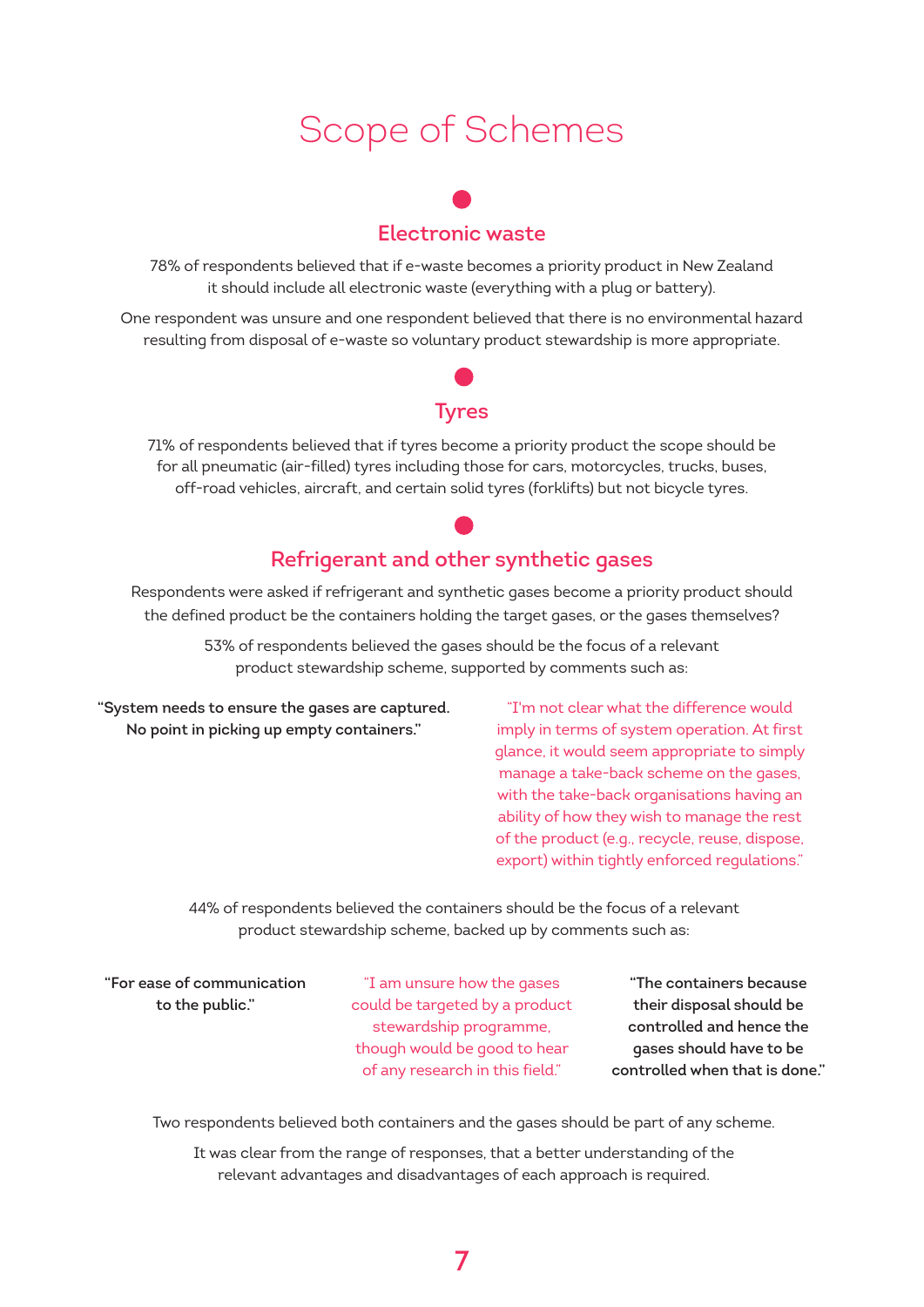#### **Other greenhouse gases**

80% of respondents agreed that other synthetic gases that deplete ozone and contribute to climate change should also be included in any priority product designation. Comments included:

> **"We need better public education on this subject."**

"There needs to be an on shore solution to these instead of shipping them offshore."

One respondent disagreed that synthetic gases should be included and 18 were unsure. Of those who were unsure comments included:

**"This would include methyl bromide and possibly other industrial gases, so caution needs to be exercised here to prevent unwanted outcomes."** "Depends on scale, we have to hit the big ones first, we are so easily distracted by what does not matter."

**"Trickier here; and with the other gases because many gases leak over their life or are "used" and there is nothing to return. How to justify a charge in these situations and who should pay for "leaks"? the user or the manufacturer?"**

### **Container deposit schemes**

Container deposit schemes are often cited as one mechanism for dealing with packaging. 83% of respondents supported, in principle, the establishment of container deposit schemes that are not simply limited to beverage containers:

**"The benefits have been clearly stated in the Envision report and this was supported by Auckland Council's independent review of the report."**

"The long term savings are greater than the short term costs."

**"It may be the only way to remove more containers from the landfill/illegal dumping/ litter waste streams"**

"As long as the funds are invested in technology to process and recycle the container. But also need emphasis on minimising packaging"

**"Container deposit systems work! Not only to add value but litter reduction is significant and people love to be rewarded for doing the smallest right..".**

Three of the four respondents who were not in favour of container deposit schemes commented that they were economically inefficient, mere greenwashing or that the "problem" the container deposit scheme was to address needed to be defined first.

13 respondents were unsure whether they supported container deposit schemes with comments indicating that they needed more information about these schemes first.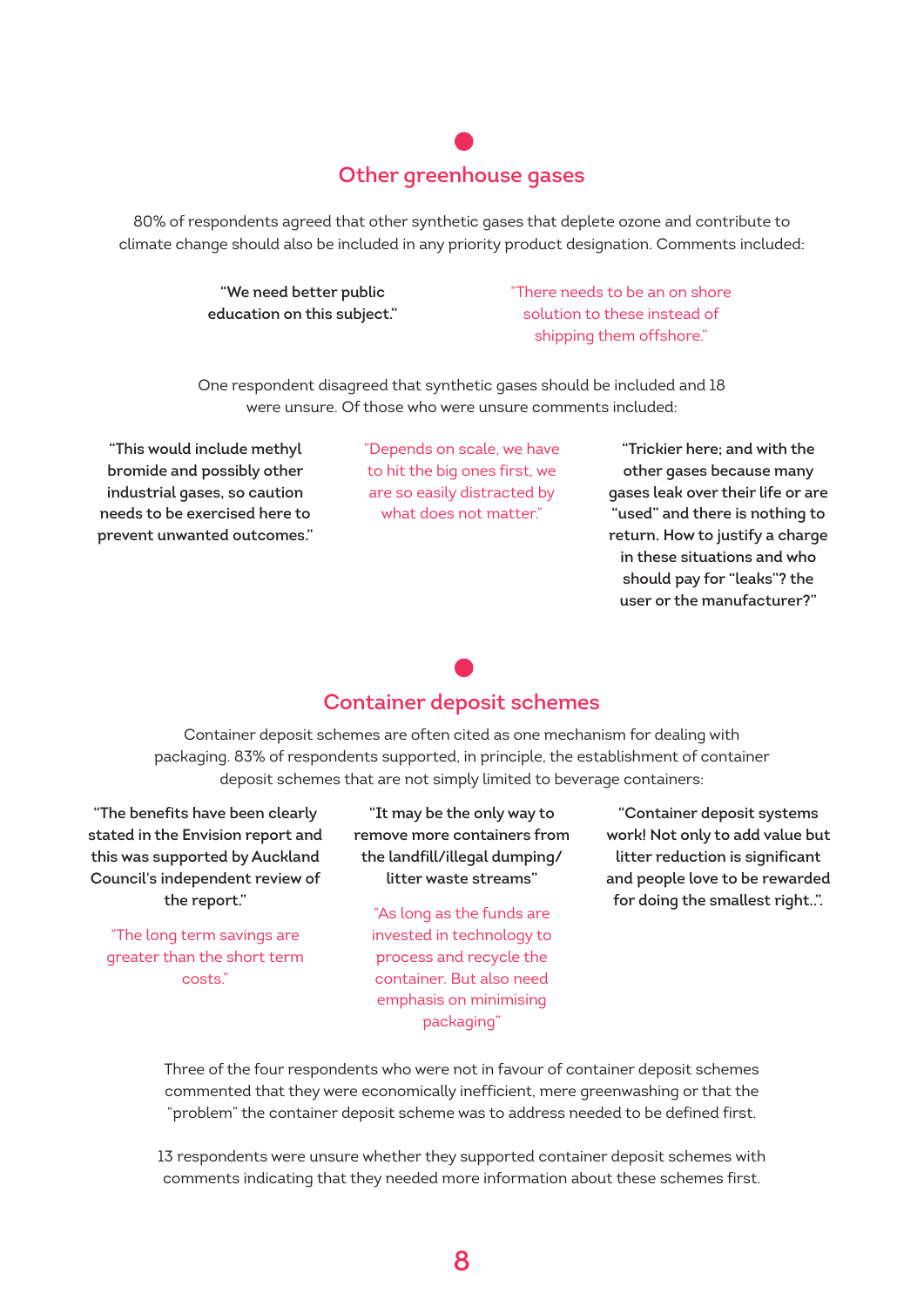### General Comments

**Members were given the opportunity to provide any additional commentary. Most of the comments called for urgent action on product stewardship. Comments included:**

**"All systems need to be mandatory. Stress urgency for product stewardship, increase in waste levies, single use anything, polluter pays. We have a short period of time to minimise consumption to avert climate change."**

"So far, 'product stewardship schemes' have been all mouth and no trousers. I look forward to some action."

**"We have so much to do and so little time, the sad thing is we know what to do, we just waste time doing more studies."**

Five respondents felt that mandatory Product Stewardship was not a priority compared to other waste issues, as demonstrated by comments such as:

**"The whole issue is relatively minor compared to other solid waste management issues that NZ faces. More significant in my mind would be: littering, fly-tipping, safety/ risk, high costs for waste management overall, long term planning for solid waste management, climate impacts and carbon sequestration."**

"Review the efficiacy of investment of hypothecated waste levy. Specifically, identify where that money has been used to facilitate unsatisfactory outcomes including the co-mingling of council collected waste such that the materials cannot be recycled domestically."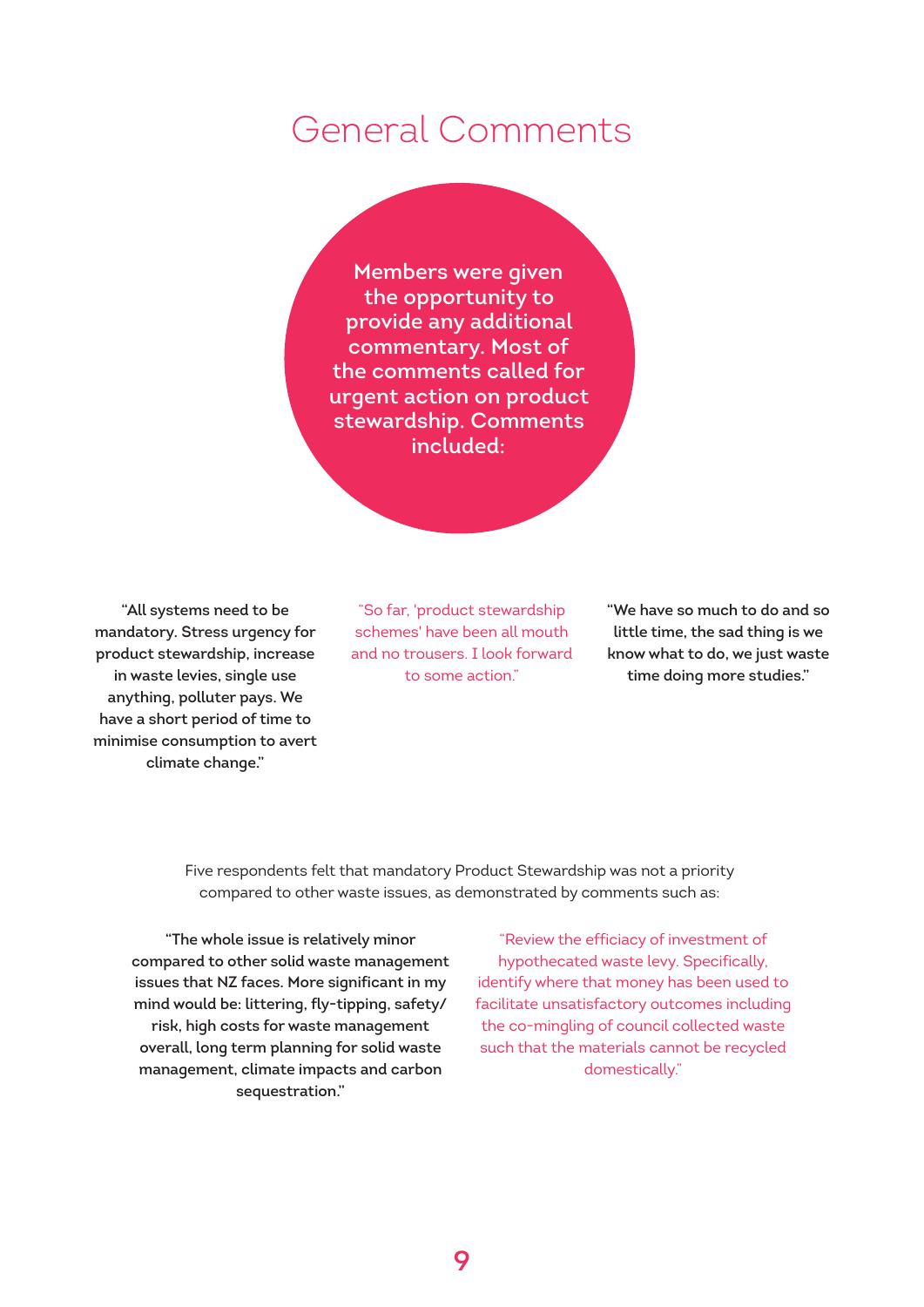### Summary

**WasteMINZ members showed overwhelming support for product stewardship with 93% agreeing they can build resilience into New Zealand's waste and recycling system to mitigate economic issues.**

The majority of comments supporting this can be grouped into four major themes:

the need for a mandatory approach;

the need for well-designed schemes;

a belief that product stewardship would help NZ transition to a circular economy;

a belief that product stewardship would support enhanced local processing.

Tyres were seen as the key focus for priority product declaration with 96 respondents (95%) considering they should be a priority product. 94 of these respondents believed tyres should be designated now.

E-waste was the second area of focus, with 95 respondents (94%) considering it should be a priority product. 80 of these respondents believed e-waste should be designated now.

83% of respondents support the establishment of container deposit schemes to tackle the problems of littering, material quality, materials ending up in landfill instead of recycling and as a funding stream for community groups.

In general members believe that urgent action must be taken on designating priority products, as they consider that voluntary schemes have proved ineffective.